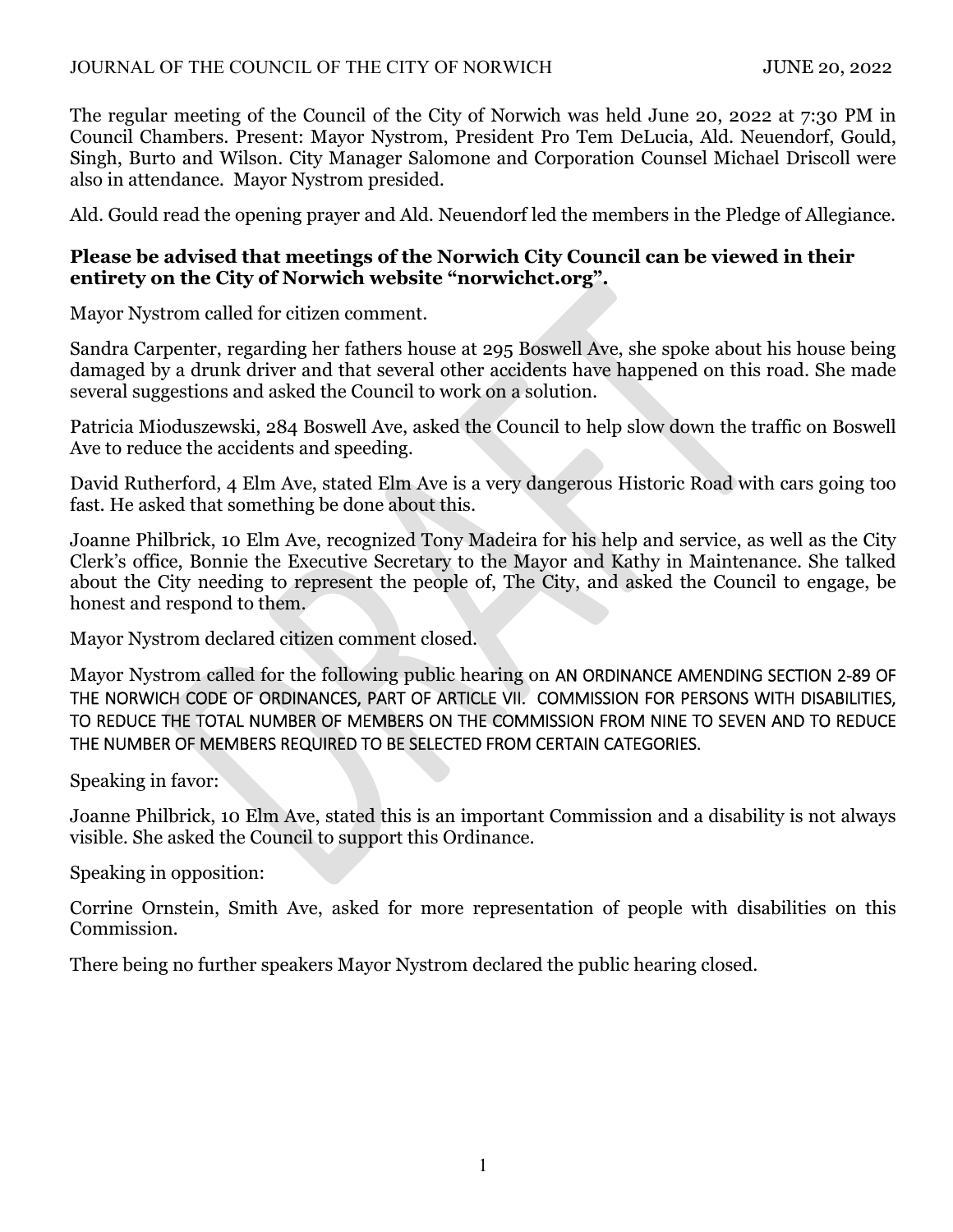Mayor Nystrom called for the following public hearing on AN ORDINANCE REPEALING SECTION 16‐4 OF THE NORWICH CODE OF ORDINANCES

Speaking in favor:

Joanne Philbrick, 10 Elm Ave, asked about how the pay works between the City and the State. She asked not to take away pay from our servicemen.

Robert Bell, 120 Broadway, stated that not paying our military would be a travesty and asked the Council not to take away their pay.

Shiela Hayes, 382 Laurel Hill Ave, asked why after 20 years we are repealing this Ordinance and asked for an explanation.

Speaking in opposition:

There were no speakers.

There being no further speakers Mayor Nystrom declared the public hearing closed.

Mayor Nystrom called for the following public hearing on Relative to a Resolution regarding the Neighborhood Assistance Act recommendations.

Speaking in favor:

Shiela Hayes, 382 Laurel Hill Ave, stated this is an awesome program which helps improve buildings and properties.

Speaking in opposition:

There were no speakers.

There being no further speakers Mayor Nystrom declared the public hearing closed.

Mayor Nystrom called for the following public hearing on Relative to a Resolution regarding the Community Development Block Grant allocation recommendations.

Speaking in favor:

Speaking in favor:

There were no speakers.

Speaking in opposition:

There were no speakers.

There being no further speakers Mayor Nystrom declared the public hearing closed.

Upon a motion of Ald. Gould, seconded by Ald. Burto, on a roll call vote it was unanimously voted to waive the reading of the full text and incorporate it into the minutes this ordinance being given its second reading.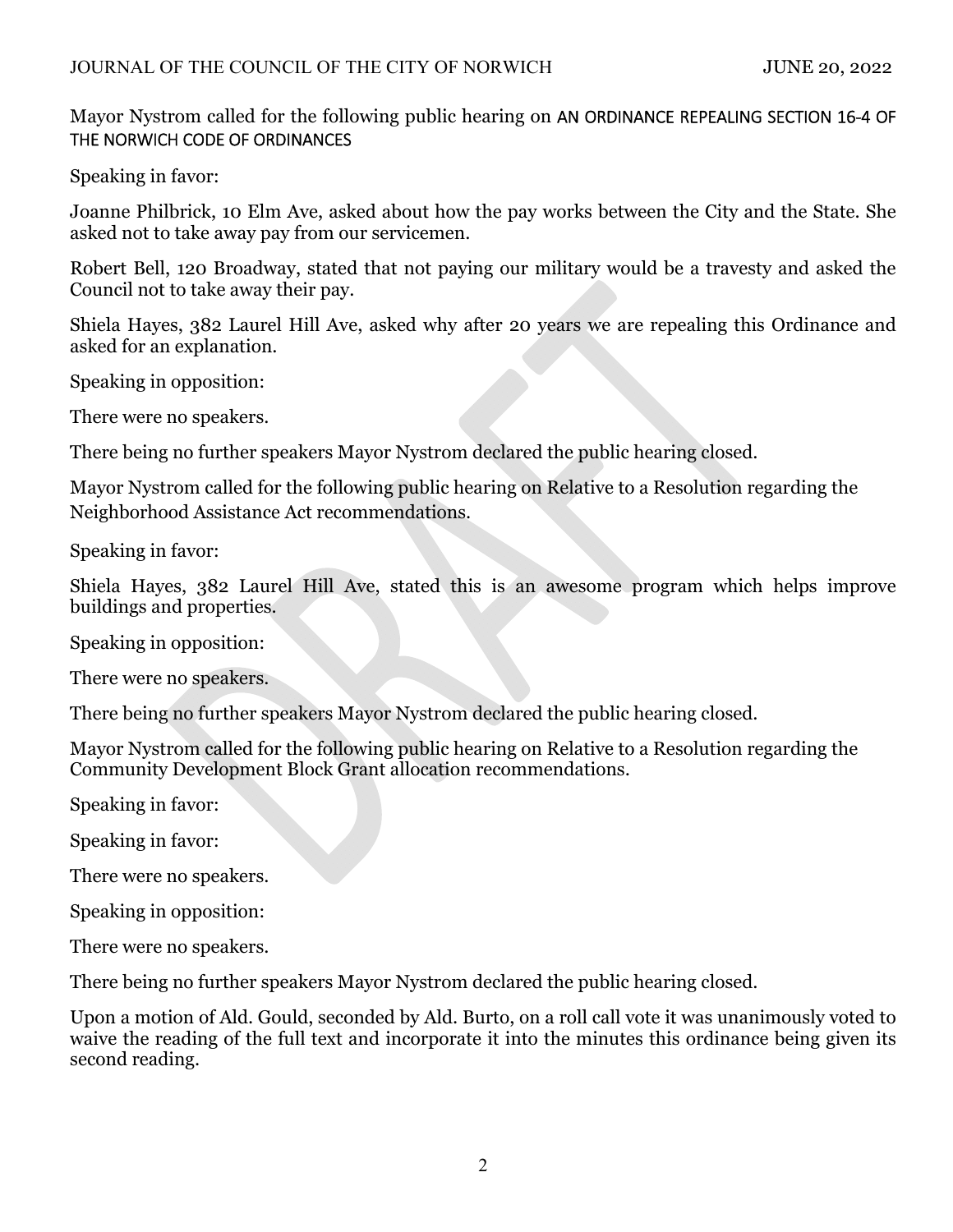Upon a motion of Ald. Gould, seconded by Ald. Burto on a roll call vote it was unanimously voted to put the following ordinance introduced by Mayor Nystrom, President Pro Tem DeLucia, Ald. Gould and Wilson on the floor.

### AN ORDINANCE AMENDING SECTION 2‐89 OF THE NORWICH CODE OF ORDINANCES, PART OF ARTICLE VII. COMMISSION FOR PERSONS WITH DISABILITIES, TO REDUCE THE TOTAL NUMBER OF MEMBERS ON THE COMMISSION FROM NINE TO SEVEN AND TO REDUCE THE NUMBER OF MEMBERS REQUIRED TO BE SELECTED FROM CERTAIN CATEGORIES.

WHEREAS Article VII of Chapter 2 established a commission to advise the mayor and the council of the City of Norwich of the needs of persons with disabilities within the Norwich community with relation to housing, employment, transportation, economics, health, recreation and other relevant matters consistent with powers and duties established and stated in Sections 2‐88 and 2‐91 of Article VII; and

WHEREAS the commission presently consists of nine members to include four members who are persons with disabilities, two members who are relatives of one or more persons with disabilities or who regularly work with or provide services to one or more persons with disabilities, and three additional members, all of whom must be electors of the City of Norwich and appointed by the council to serve terms of two years, or until their successor shall be duly appointed; and

WHEREAS in its annual report for the year 2021 received and accepted by the council of the City of Norwich at its meeting of February 7, 2021, the commission reported that it was not able to meet in person during 2021 due to the restrictions on gatherings during the COVID‐19 pandemic and that at the one meeting it attempted to hold during 2021 was unable to transact business due to a lack of a quorum; and

WHEREAS there are currently a number of vacancies on the commission due to resignations, some of which may reflect the difficulty individuals within specified categories have in attending meetings either in person or remotely; and

WHEREAS the council of the City of Norwich wishes to continue the Commission for Persons with Disabilities as an advisory body of the City of Norwich as set forth in Article VII, of Chapter 2 of the Code of Ordinances of the City of Norwich; and

WHEREAS reducing the number of members of the commission from nine to seven and reconfiguring the membership of the same should assist the commission in conducting meetings and may encourage more individuals to seek appointment to the commission.

NOW THEREFORE BE IT ORDAINED BY THE COUNCIL OF THE CITY OF NORWICH that Section 2‐89. Created; members. Chapter 2 of the Norwich Code of Ordinances be amended as follows:

1. The Norwich Commission for Persons with Disabilities is hereby created and shall have its principal office in City Hall, Norwich, Connecticut, or such other place as may be designated, and shall consist of nine seven members; to include four one members who are is a persons with disabilities, two one members who are is a relatives of one or more persons with disabilities or who regularly work with or provide services to one or more persons with disabilities; and three four additional members, who are not required to be eligible for appointment as a member of any of the three categories specified herein, but who may be a member of one or more of the specified categories. Members of the commission, who all must be electors of the City of Norwich, shall be appointed by the council, and shall serve for a term of two years, or until their successors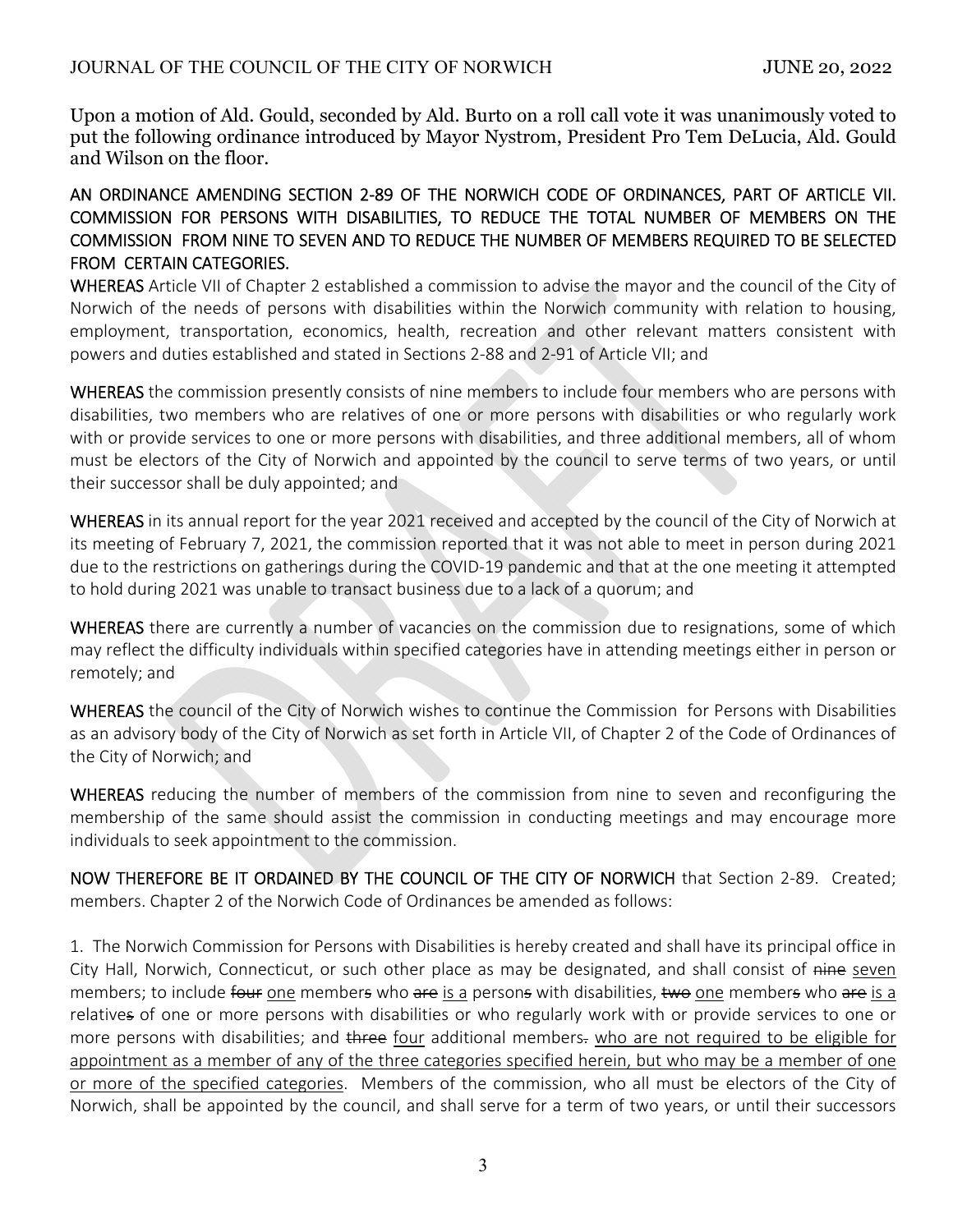## JOURNAL OF THE COUNCIL OF THE CITY OF NORWICH JUNE 20, 2022

shall be duly appointed. It shall not be a disqualification to the appointment of an individual who could be representative in any of the three specified categories listed herein as one of the four additional members to be appointed by the council and such appointments are to be encouraged.

2. This ordinance shall take effect on August 1, 2022. Members of the Commission for Persons with Disabilities serving as of August 1, 2022 shall serve out their terms of office with the adoption of this amended ordinance notwithstanding, may be reclassified as to membership.

Motion passes on a roll call vote of 7-0.

Upon a motion of Ald. Gould, seconded by Ald. Singh, on a roll call vote it was unanimously voted to waive the reading of the full text and incorporate it into the minutes this ordinance being given its second reading.

Upon a motion of Ald. Gould, seconded by Ald. Singh, on a roll call vote it was unanimously voted to put the following ordinance introduced by Mayor Nystrom, President Pro Tem DeLucia and Ald. Gould on the floor.

### AN ORDINANCE REPEALING SECTION 16‐4 OF THE NORWICH CODE OF ORDINANCES

WHEREAS, as a result of terrorist acts occurring on September 11, 2001 the city of Norwich, on April 1, 2002, adopted Ordinance No. 1473 now codified as section 16‐4 of the Norwich Code of Ordinances which provides that the city of Norwich will pay the difference between the municipal employee's salary and that employee's temporary military pay as well as the employee's customary benefits for a period of one year in the event an employee is called to active duty; and

WHEREAS, pay and/or benefits associated with the calling up of municipal employees for active duty, active service or training are set forth in state and federal statutes and regulations, and applicable collective bargaining provisions, if any; and

NOW THEREFORE BE IT ORDAINED BY THE COUNCIL OF THE CITY OF NORWICH that Section 16-4 of the Norwich Code of Ordinances which provides:

The City of Norwich will pay the difference between the salary of a municipal employee and that employee's temporary pay as well as the employee's customary benefits for a period of one (1) year in the event the employee is called to active duty. Such expenditures shall be authorized from the corresponding salary account for each employee.

is repealed in its entirety, with the issues of pay and/or benefits associated with active duty, active service and/or training controlled by state and federal statutes and regulations, and applicable collective bargaining provisions, if any.

On a roll call vote of 7-0 motion passes.

Upon a motion of Ald. Burto, seconded by Ald. Singh, on a roll call vote it was unanimously voted to accept the following report regarding the Commission for Persons with Disabilities.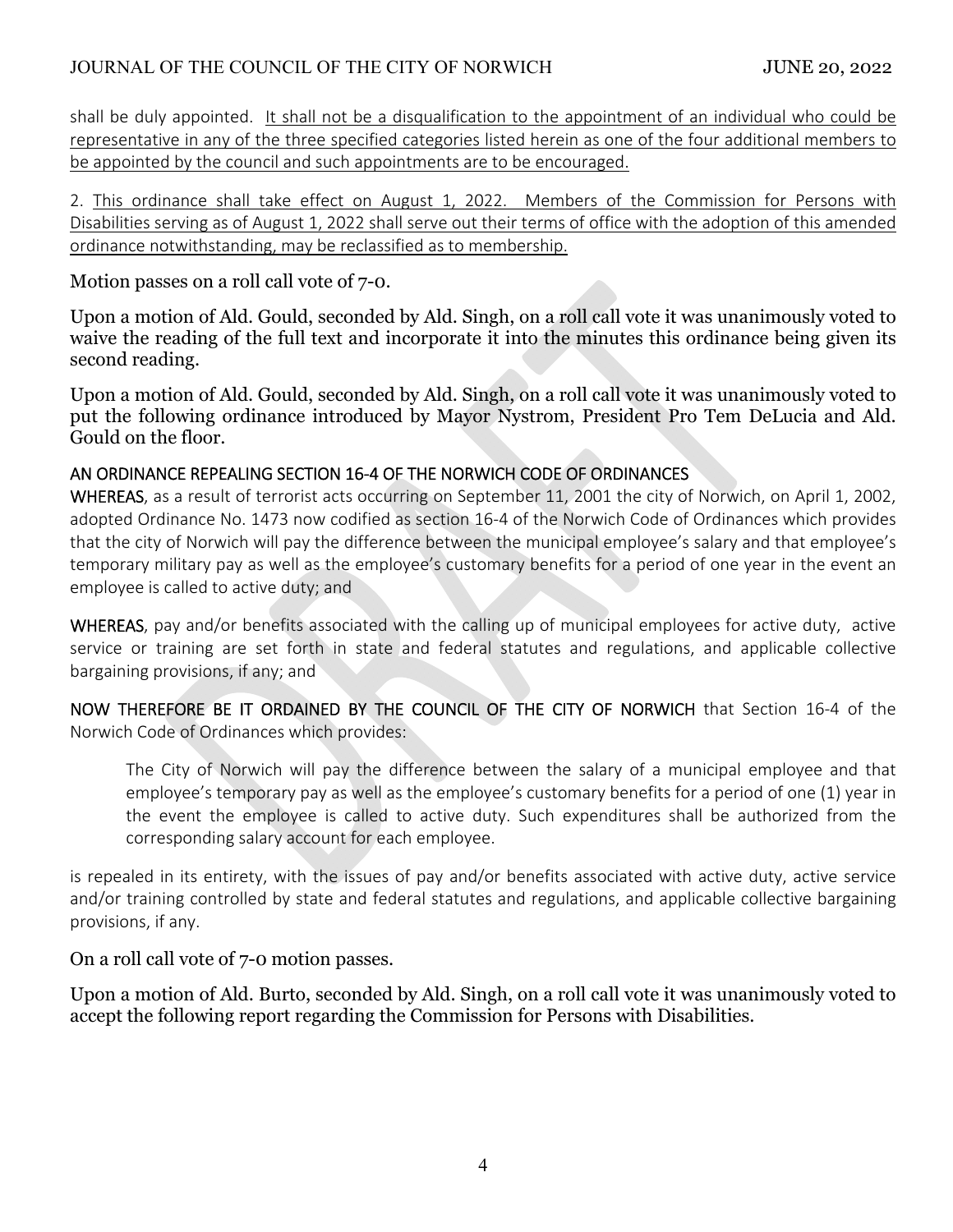

CITY OF NORWICH Boards, Commissions, Committees and Authorities Appointment & Re-Appointment Committee

DATE: June 8, 2022 SUBJECT: Memo To City Council

The Appointment & Re-appointment Sub-Committee held a meeting scheduled Tuesday, May 31, 2022 at 6:15 PM in-person and via Turbobridge.

During the meeting Discussion was had and a unanimous favorable recommendation to the City Council was affirmed for the below Ordinance:

AN ORDINANCE AMENDING SECTION 2-89 OF THE NORWICH CODE OF ORDINANCES, PART OF ARTICLE VII. COMMISSION FOR PERSONS WITH DISABILITIES, TO REDUCE THE TOTAL NUMBER OF MEMBERS ON THE COMMISSION FROM NINE TO SEVEN AND TO REDUCE THE NUMBER OF MEMBERS REOUIRED TO BE SELECTED FROM CERTAIN CATEGORIES.

**Respectfully Submitted** 

Chair, Appoint/Re-appointment Committee

#### **CITY MANAGERS REPORT**

**To:** Mayor Nystrom and members of the City Council **From:**  John Salomone, City Manager **Subject:** City Manager's Report **Date:** June 20, 2022

Meetings attended were Southeastern Council of Governments (SECCOG), Southeastern Area Transit (SEAT), Connecticut Interlocal Risk Management Agency (CIRMA), NPU‐City Coordination Meeting, and NCDC Board of Directors meeting. I had the pleasure of speaking at the Connecticut Conference of Municipalities (CCM) Panel discussion ‐ *ARPA Best Practices for Municipal and Philanthropic Leaders* that was held in New Haven for approximately 70 participants. The Legislative Committee Covid meetings will be held as needed unless there is an uptick in the virus.

I also met with City staff regarding the Community Investment Fund 2030. The Department of Economic Development has a five year program designed to support historically disadvantaged communities. CIF provides funding for a variety of capital improvement and small business support with minimum grants in the amount of \$250,000. Staff and I discussed potential projects to prioritize and submit an application prior to the July 25<sup>th</sup> deadline.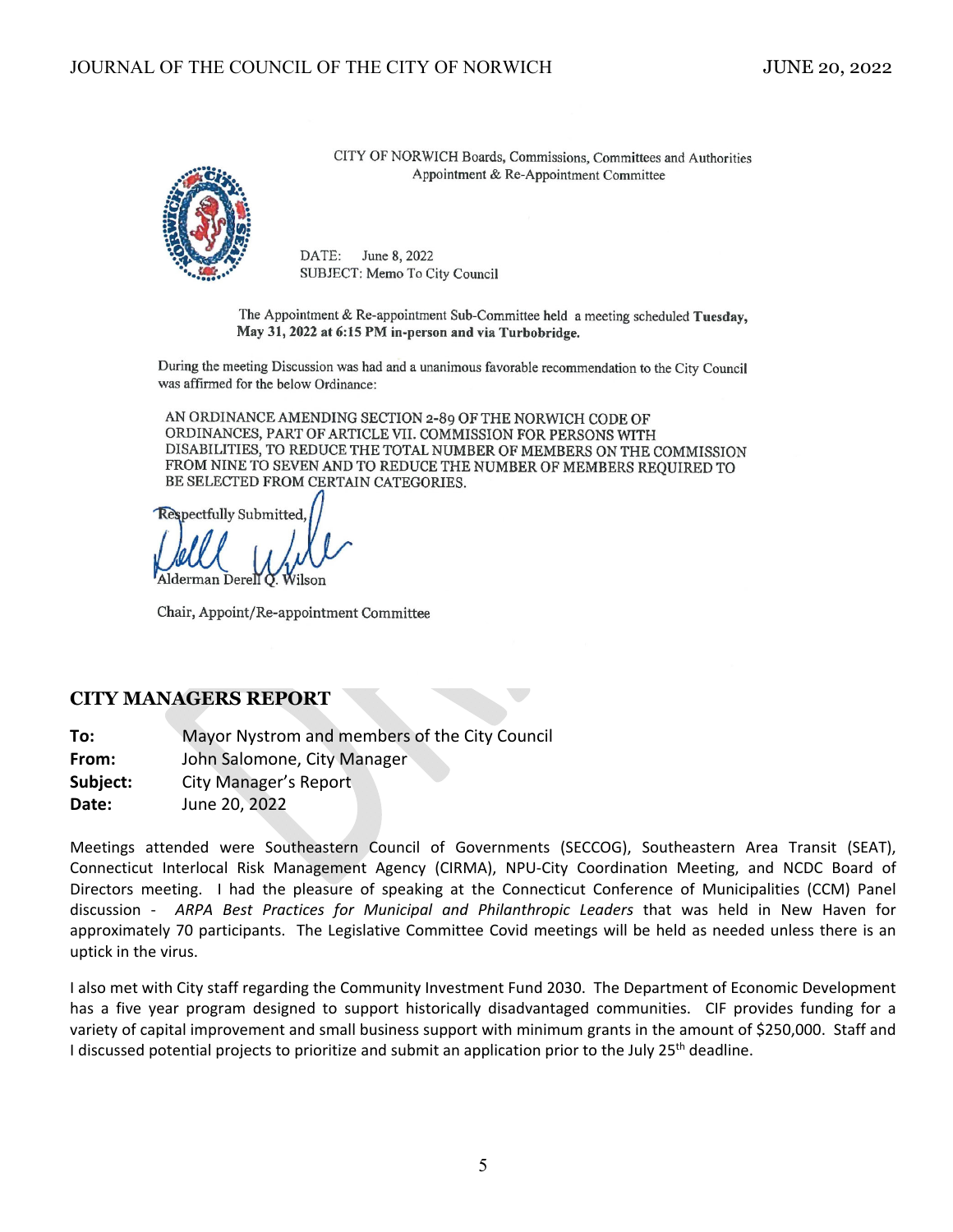Norwich Public Works has advised that construction has begun on the Sherman Street Bridges. The bridges will be closed to all traffic beginning June  $27<sup>th</sup>$  and the construction is expected to last two construction seasons. Dunham Street reconstruction work is progressing steadily and should be substantially completed by late July. The Park crew has been working diligently on weeding, edging, mulching, and preparing the Rose Garden for the many visitors for the peak of the season. The new exercise stations at Mohegan Park which were funded by the American Rescue Plan have received many positive comments from the public.

Norwich Youth and Family Services case worker, Kate Milde provided social emotional programming to 696 Norwich students. These programs helped students learn skills related to identification of feelings, coping strategies, tools to help with successful transition to middle school as well as training on suicide prevention.

The Peace Run made a stop at David Ruggles Courtyard on Thursday, June 16<sup>th</sup>. Since 1987, the Peace Run has covered 370,000 miles on all 7 continents with 25,000 schools participating. Thank you to local realtor, Bill Champagne for organizing a stop in Norwich for this grass roots effort to create a more harmonious world.

An Informational Meeting/Workshop will be held at 6:30 pm, Wednesday, June 22, at the Rose City Senior Center for the American Rescue Plan remaining proposed projects and a Public Information Meeting by the State DOT for Safety Improvements on Route 82 will be held at Kelly Magnet Middle School on Thursday, June 23, 2022 at 7:00 pm.

Congratulations to Tony Madeira, Deputy Comptroller on this recent retirement. Tony has been in the Finance Department since November 2005 spending countless hours on City budgets. We wish him well.

## **Please be advised that meetings of the Norwich City Council can be viewed in their entirety on the City of Norwich website "norwichct.org".**

Mayor Nystrom called for citizen comment on resolutions.

Joanne Philbrick, 10 Elm Ave, states she has participated in Resolution #4 and it is a great program.

Mayor Nystrom declared citizen comment closed.

Upon a motion of Ald. Gould, seconded by Ald. Burto, on a roll call vote it was unanimously voted to adopt the following resolution introduced by Mayor Nystrom, President Pro Tem DeLucia and Ald. Gould.

**WHEREAS,** the R.E. Van Norstrand Neighborhood Assistance Act, Chapter 228a of the Connecticut General Statutes (C.G.S. 12-630aa-12-638) offers certain benefits to municipalities desiring to obtain the same and is administered by the State Department of Revenue Services (Commission of Revenue Services); and

**WHEREAS,** the Neighborhood Assistance Act provides a tax credit for business firms which sponsor local programs; and

**WHEREAS,** such programs must be proposed and conducted by private non-profit agencies or municipalities and be approved by the local legislative body;

**WHEREAS,** a public hearing has been duly noticed and held on applications submitted to the City Manager's office.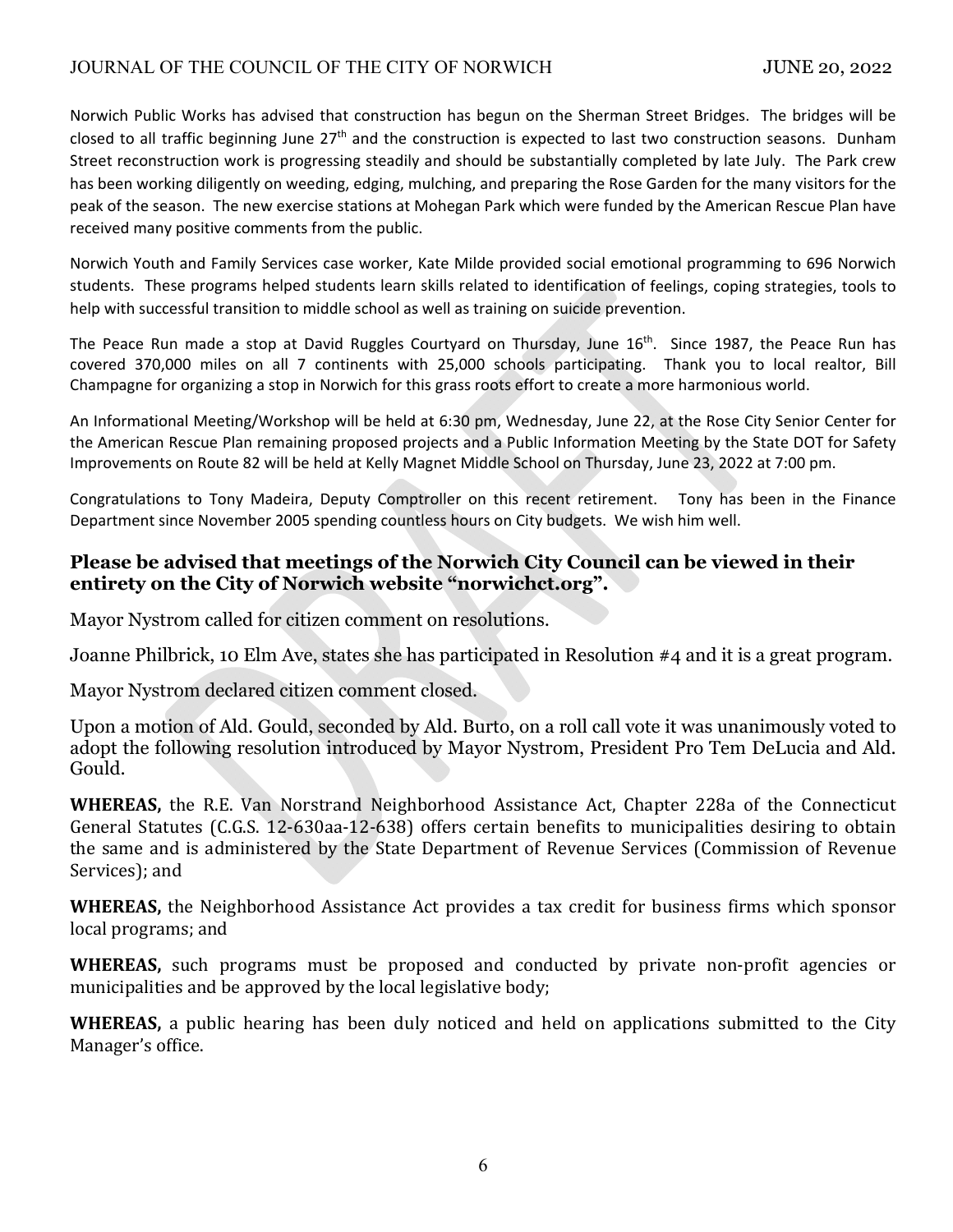**NOW, THEREFORE, BE IT RESOLVED BY THE COUNCIL OF THE CITY OF NORWICH** that it approves the following program proposals under the Neighborhood Assistance Act:

- 1. United Community & Family Services Governor Samuel Huntington Mansion Window Replacement Project
- 2. Eastern Connecticut Housing Opportunities, Inc. Heating System Energy Conservation Program -130 Washington St. & South 2nd Ave.
- 3. CT Radio Information System RIS-Audio Accessibility for People who are Blind or Print Challenged
- 4. United War Veterans Grand Army of the Republic Buckingham Memorial Association-Window Replacements at William Buckingham's home
- 5. Norwich Historical Society, Inc. Energy related upgrades to the c. 1772 Joseph Carpenter Silversmith Shop
- 6. Norwich Historical Society Energy related upgrades to the circa 1789 East District School House
- 7. Norwich Historical Society, Inc. –Energy related upgrades for the c. 1750 Diah Manning House
- 8. Montessori Discovery School, Inc. Campus-wide Energy Upgrades
- 9. St. Vincent de Paul Place Norwich, Inc. Energy Upgrade-HVAC basement
- 10. Norwich Arts Center Roof Replacement+
- 11. St. Mark Evangelical Lutheran Church Energy Efficient Dishwasher system with kitchen redesign as needed and appliance replacement

Upon a motion of Ald. Gould, seconded by Ald. Burto, on a roll call vote it was unanimously voted to put the following resolution introduced by City Manager Salomone on the floor.

Upon a motion of Ald. Wilson seconded by President Pro Tem DeLucia, it was unanimously voted to amend the following resolution to reduce "NHS - Rapid Rehousing Shelter Diversion from "\$15,000 to 0" and increase "NHS - Norwich Works from "\$45, 000 to \$60,000".

**WHEREAS**, the City of Norwich is an entitlement community receiving U.S. Department of Housing and Urban Development (HUD) Community Development Block Grant (CDBG) dollars of \$844,233; \$15,000 anticipated return of loan (administration) for program year (PY) 2022; and Recapture Funds PY18 NCDC Signage \$30,000, Sidewalks \$39,528.53, PY 47 CDBG-CV Small Business Assistance \$169,091.55 total recaptured (\$274,452.08); and

**WHEREAS**, the Community Development Advisory Committee (CDAC) has held public meetings and voted on their recommendations for CDBG allocations in the month of May; and

**WHEREAS**, the allocation process is subject to a 30-day comment period prior to being placed into effect and the Council of the City of Norwich must hold a public hearing regarding the recommendations prior to the final vote on the allocation.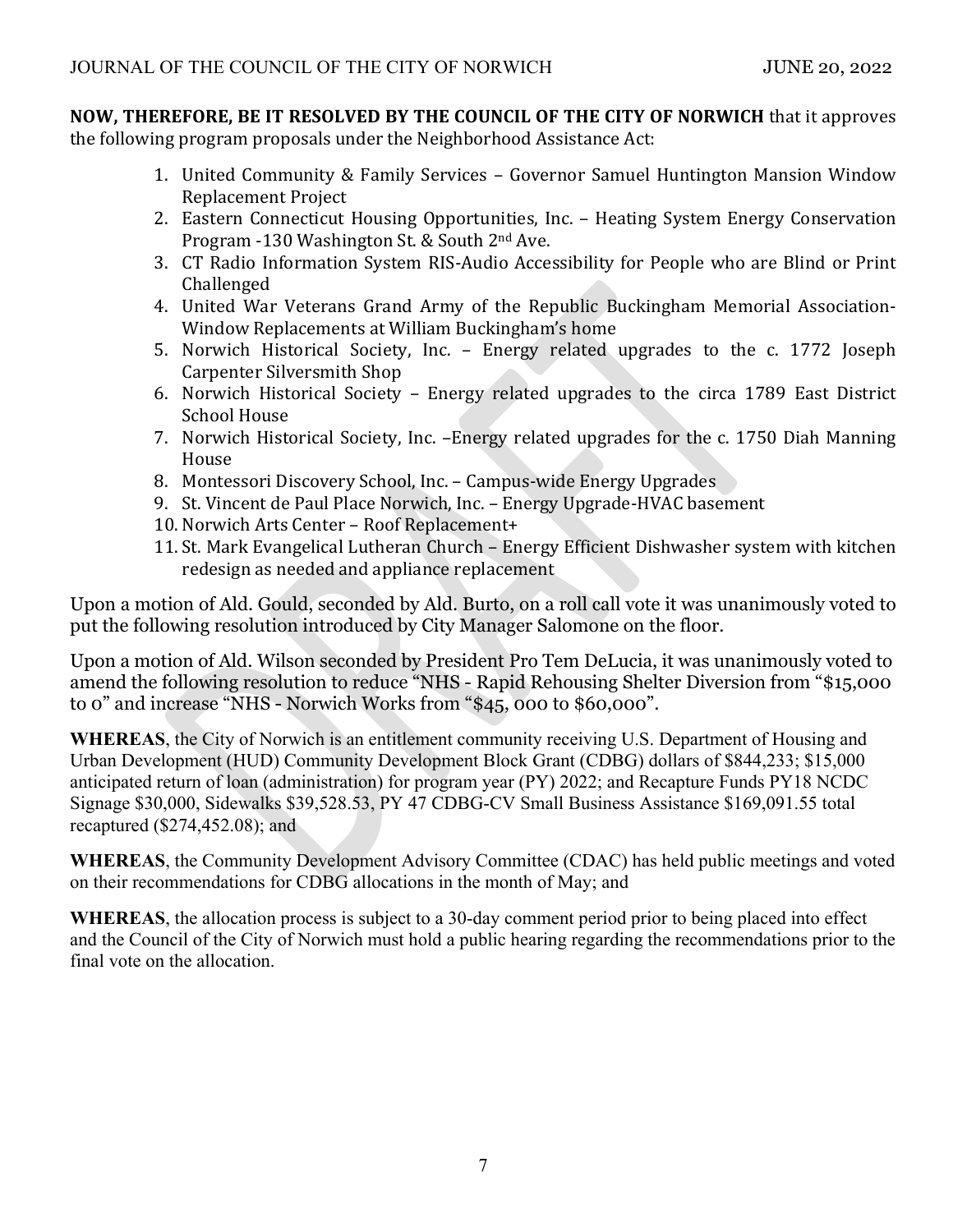# **NOW THEREFORE, BE IT RESOLVED BY THE COUNCIL OF THE CITY OF NORWICH** that the

Council shall hold a meeting on the subject of Community Development Block Grant allocation recommendations for PY 2022.

| <b>CDBG Requests - PY48 (2022-2023)</b>                                       |                          |                            |                                  | <b>REVISED</b>             |                     |                               |
|-------------------------------------------------------------------------------|--------------------------|----------------------------|----------------------------------|----------------------------|---------------------|-------------------------------|
|                                                                               |                          |                            |                                  | <b>FUNDING</b>             |                     | <b>REVISED FUNDING</b>        |
| Anticipated PY 2022 Allocation                                                | \$<br>\$                 | 876,317.00                 | \$                               | 844,233.00                 | \$                  | 844,233.00                    |
| Anticipated 2022 Recapture<br>Total Anticipated Funding for PY48 program year | \$                       | 274,452.08<br>1,150,769.08 | \$<br>\$                         | 274,452.08<br>1,118,685.08 | \$<br>\$            | 274,452.08<br>1,118,685.08    |
|                                                                               |                          |                            |                                  |                            |                     |                               |
|                                                                               |                          |                            |                                  | <b>CDAC</b>                |                     |                               |
|                                                                               |                          | PY48 Request               |                                  | Recommendation             |                     | <b>Council Recommendation</b> |
| CD Office - Administration (20% of Grant Funds)                               | \$                       | 168,840.00                 | \$                               | 168,840.00                 | \$                  | 168,840.00                    |
| Anticipated Return of Loan Admin                                              | $\overline{\mathbb{S}}$  | 75,000.00                  | $\overline{\$}$                  | 15,000.00                  | \$                  | 15,000.00                     |
| <b>Total Projected Admin Expenditures</b>                                     | $\overline{\mathsf{s}}$  | 183,840.00                 | $\overline{\mathcal{S}}$         | 183,840.00                 | \$                  | 183,840.00                    |
| <b>Public Services</b>                                                        |                          |                            |                                  |                            |                     |                               |
| Children in Placement - GAL                                                   | \$                       | 20,000.00                  | \$                               | 20,000.00                  | \$                  | 20,000.00                     |
| Safe Futures - VALE                                                           | \$                       | 15,000.00                  | $\overline{\mathfrak{s}}$        | 15,000.00                  | \$                  | 15,000.00                     |
| Thames River Family Program                                                   | \$                       | 20,000.00                  | $\overline{\boldsymbol{\theta}}$ | 20,000.00                  | \$                  | 20,000.00                     |
| Madonna Place                                                                 | \$                       | 15,000.00                  | $\overline{\$}$                  | 15,000.00                  | \$                  | 15,000.00                     |
| <b>IASC</b>                                                                   | \$                       | 7,000.00                   | \$                               | 7,000.00                   | \$                  | 7,000.00                      |
| <b>TVCCA Home Again</b>                                                       | \$                       | 20,000.00                  | \$                               | 20,000.00                  | \$                  | 20,000.00                     |
| OIC of NL County                                                              | \$                       | 30,000.00                  | $\overline{\$}$                  | 15,000.00                  | \$                  | 15,000.00                     |
| <b>NRTP Vocational Training INELIGIBLE</b>                                    | \$                       |                            | \$                               |                            | \$                  |                               |
| NHS - Rapid Rehousing Shelter Diversion                                       | $\overline{\mathcal{S}}$ | 15,000.00                  | $\sqrt{2}$                       | 15,000.00                  | \$                  |                               |
| <b>NHS - Norwich Works</b>                                                    | $\overline{\mathcal{S}}$ | 60,000.00                  | \$                               | 45,000.00                  | \$                  | 60,000.00                     |
|                                                                               |                          |                            |                                  |                            |                     |                               |
| <b>Total Public Services</b>                                                  | S                        | 202,000.00                 | S                                | 172,000.00                 | \$                  | 172,000.00                    |
| <b>Non-Public Services</b>                                                    |                          |                            |                                  |                            |                     |                               |
| Prospect St - DPW                                                             | \$                       | 358,634.00                 | \$                               | 182,843.08                 | \$                  | 182,843.08                    |
| Rosewood Manor Roof Gutters Phase II - NHA                                    | $\overline{\mathcal{L}}$ | 150,000.00                 | $\overline{\mathcal{E}}$         | 150,000.00                 | \$                  | 150,000.00                    |
| <b>Property Rehabilitation Code Correction</b>                                | \$                       | 225,000.00                 | $\overline{\mathcal{L}}$         | 225,000.00                 | \$                  | 225,000.00                    |
| Columbus Park Fence Replacement - DPW                                         | \$                       | 84,700.00                  | \$                               | 84.700.00                  |                     | \$84,700 *Includes            |
|                                                                               |                          |                            |                                  |                            |                     | \$33,795.55 CV-Recapture      |
| <b>HVAC - Futures, Inc</b>                                                    | \$                       | 26,654.40                  | \$                               |                            | \$                  |                               |
| Norwich Rec - Taftville Park Walking Track                                    | \$                       | 37,974.00                  | \$                               | 37,974.00                  | <b>CV-Recapture</b> | \$37,974 *Includes \$37,974   |
| Norwich Rec - Lake Street Court & Parking                                     | $\mathsf{\$}$            | 219,932.00                 | \$                               | 97,322.00                  | <b>CV-Recapture</b> | \$97,322 *Includes \$97,322   |
|                                                                               |                          |                            |                                  |                            |                     |                               |
| <b>Total Non-Public Services</b>                                              | \$                       | 1,102,894.40               | $\overline{\mathbf{S}}$          | 777,839.08                 | \$                  | 777,839.08                    |
| <b>TOTALS</b>                                                                 |                          |                            |                                  |                            |                     |                               |
| <b>Public Service</b>                                                         | \$                       | 202,000.00                 | \$                               | 172,000.00                 | \$                  | 172,000.00                    |
| Non-Public Service                                                            | \$                       | 1,102,894.40               | \$                               | 777,839.08                 | \$                  | 777,839.08                    |
| <b>CD Administration</b>                                                      | \$                       | 168,840.00                 | \$                               | 168,840.00                 | \$<br>\$            | 168,840.00                    |
| <b>Total All Requests</b>                                                     | \$                       | 1,473,734.40               | \$                               | 1,118,679.08               |                     | 1,118,679.08                  |
| <b>Total Funding</b>                                                          | \$                       | 1,150,769.08               | \$                               | 1,118,685.08               | \$                  | 1,118,685.08                  |

On a roll call vote of 7-0 the above resolution passes.

Upon a motion of Ald. Singh, seconded by Ald. Burto, on a roll call vote it was voted to put the following resolution introduced by City Manager Salomone on the floor.

Upon a motion by President Pro Tem DeLucia, seconded by Ald. Singh, to ask for no more than a 15 minute recess. We were in recess from 8:55 pm to 9:05 pm.

Upon a motion of President Pro Tem DeLucia seconded by Ald. Singh, on a roll call vote it was unanimously voted to postpone the following until July 18, 2022, at 7:30 pm to facilitate an interview of this person.